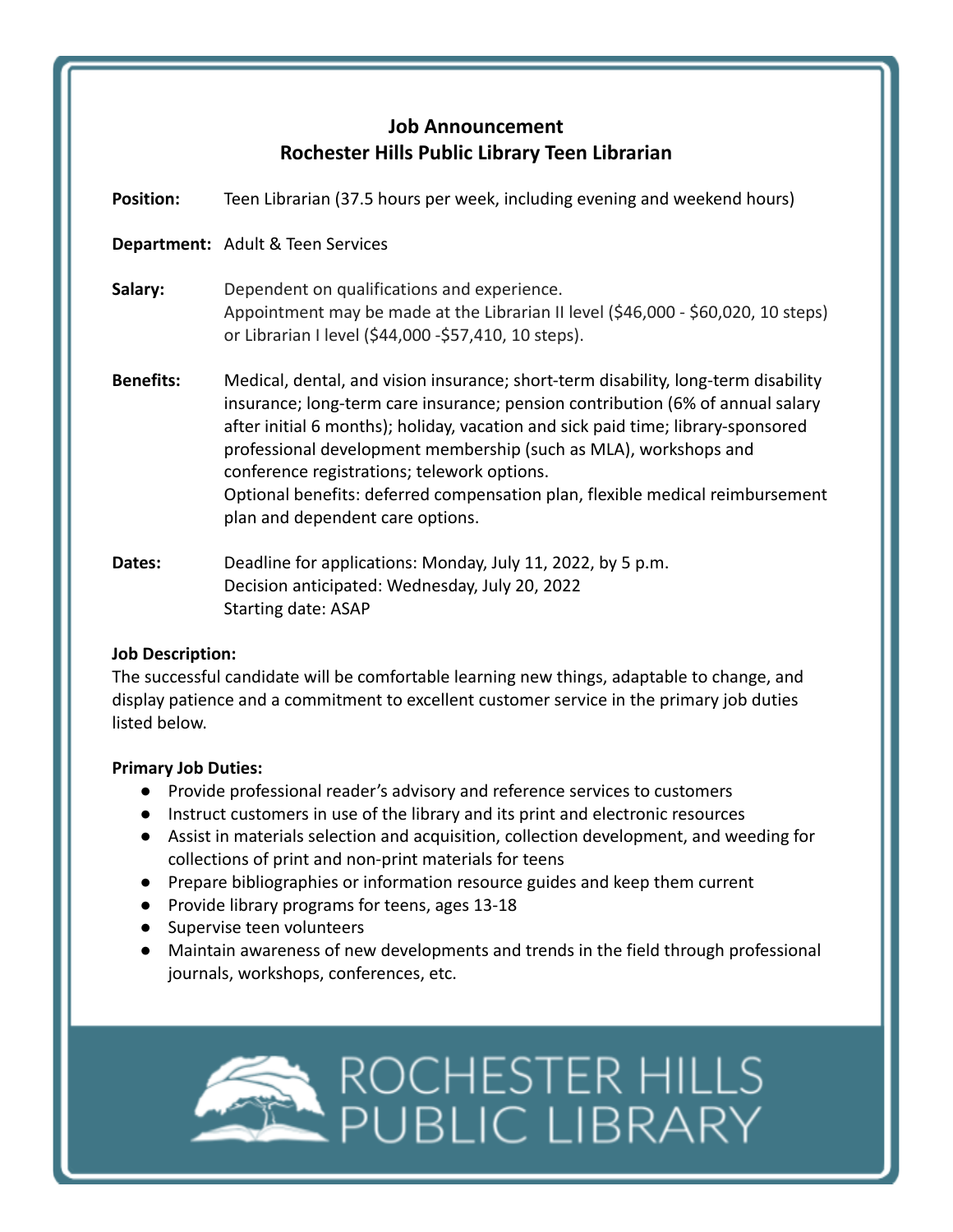- Work independently within the broad guidelines set by library policies and the library director
- Participate in planning library objectives and services
- Motivate, establish and maintain effective working relationships with associates, supervisors, volunteers, other community agencies and the public
- Assume responsibilities for supervision of personnel and facilities as directed
- Prepare for emergencies and help maintain a safe work environment
- Perform related duties as required

## **Librarian I Qualifications:**

- Master's degree in library science from an ALA-accredited library school
- Knowledge of the philosophy and techniques of public library service, particularly for teen patrons
- Demonstrated knowledge of library materials and resources
- Knowledge of online information resources, computers, software programs (such as Microsoft Windows, Word), and automated circulation system (Polaris)
- Creativity to develop and implement new library programs and services
- Ability to think analytically to develop new or revised systems, procedures, and workflow
- Ability to exercise initiative and independent judgment
- Ability to prepare comprehensive reports and present ideas clearly and concisely in written and oral form
- Ability to make decisions, and interpret and communicate details about policies
- The desire to meet the public and serve patrons of all ages and abilities
- Positive attitude toward accommodating library users living with disabilities
- Inspired to provide exceptional customer service
- Excellent communication skills, written and verbal, including telephone skills
- Ability to communicate effectively with coworkers in a fast-paced environment
- Dependable and flexible work habits
- Demonstrated ability and/or experience working with Windows-based computers, in several software applications
- Ability to use Google suite of productivity tools
- Ability to work independently and assume responsibility

## **Librarian II Qualifications**:

- All Librarian I qualifications
- 3-5 years of teen/YA librarian experience
- Exercise good judgment and diplomacy when enforcing library policies
- Adapts communication style based on audience, age, and/or demographic
- Proactive and inspires others to stay current in areas of teen librarianship

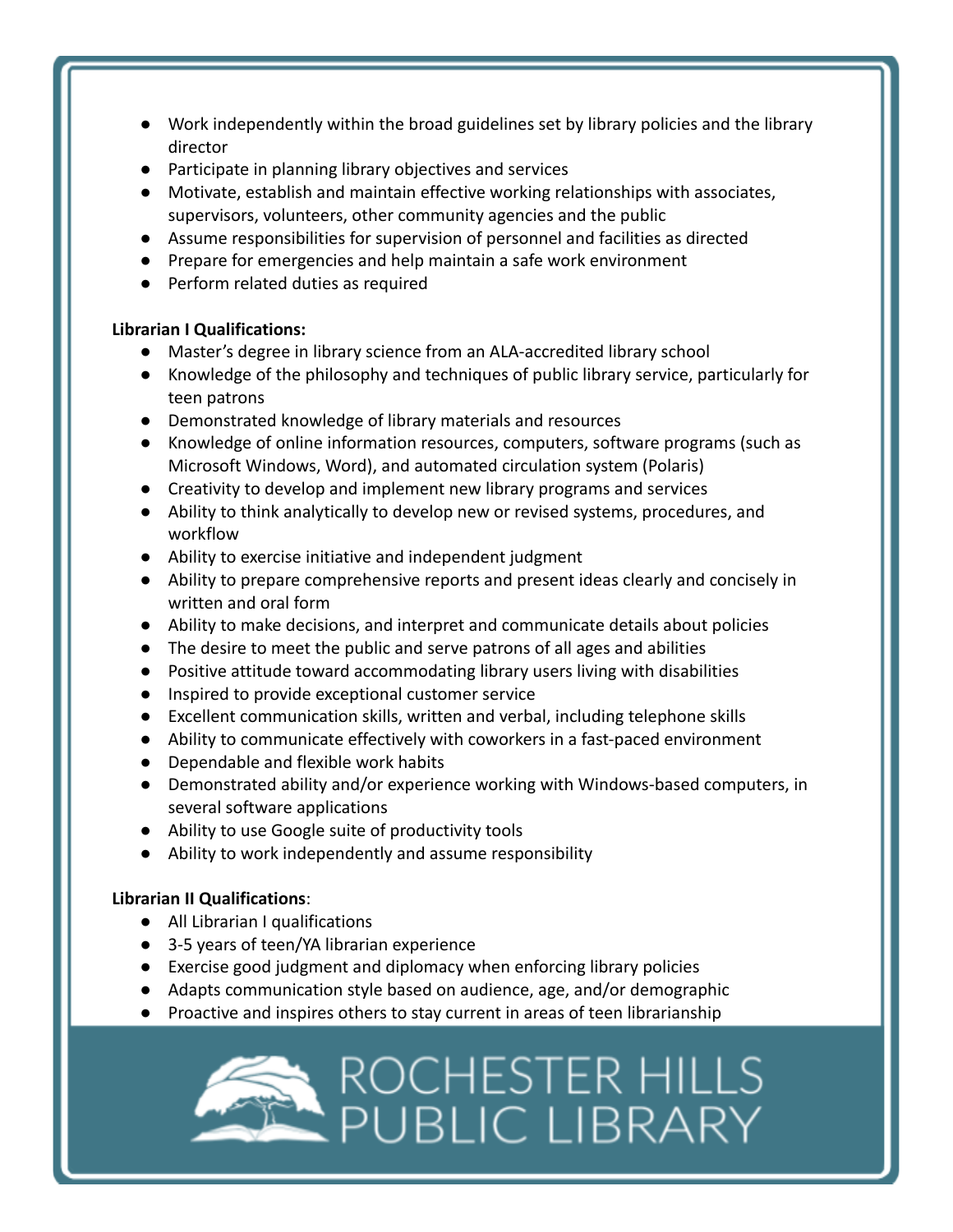### **Requirements of the role:**

- Physical:
	- o Seeing; keyboarding; using the telephone; lifting, pushing, pulling or carrying objects weighing up to 50 pounds; walking; bending; stooping; crouching; reaching; carrying books or boxes of books; pushing book carts; picking up litter; spreading ice melt o Standing or sitting for periods of time
	- o Writing or typing to complete work-related documents
- Mental:
	- o Is accurate
	- o Able to maintain confidentiality of library records and administrative matters
	- o Good time management: is prompt, flexible, works under short time constraints, and meets deadlines
	- o Able to interact and work effectively with customers, supervisors, co-workers and volunteers
	- o Able to retain concentration and poise despite numerous interruptions
- Environmental:
	- o Normal interior environment for most librarian positions
- Travel:
	- o <15% (attendance at local meetings or statewide workshops)

This is not an exhaustive list of all duties, responsibilities and qualifications; it is intended to describe the major responsibilities and requirements of this position.

Please respond to the following questions and include the responses with your resume and RHPL application:

- 1. We have several ongoing programs for teens, as well as regular one-time programs. What kinds of programs would you suggest we add to enhance our teen offerings?
- 2. What would you do if a patron objected to a book you had purchased, a program you had planned, or a display you set up?
- 3. Tell us about a time where you made an exception to an established rule or guideline. Why did you decide this was necessary, and how did you communicate it?